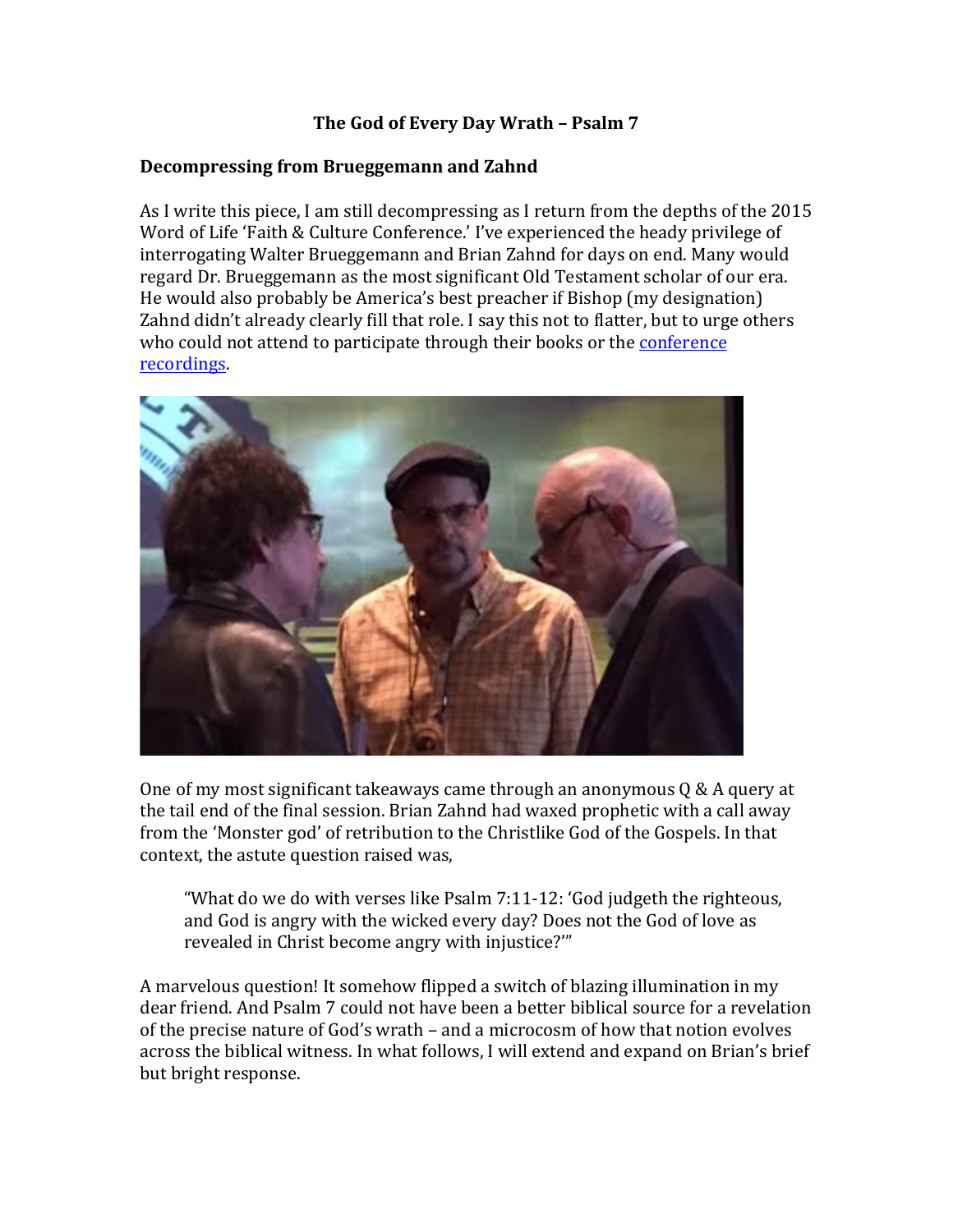### **Backstory of Psalm 7**

Superscriptions, those smaller font preludes to many of our Psalms, are often both important and frustratingly obscure. I believe we should regard them as part of inspired Scripture in its final form. They are the words of compositors who gathered the Psalms and very much part of the 'word of the Lord' one might hear through the Bible. The superscription of Psalm 7 says,

## *A* Psalm of David, which he sang to the Lord concerning the words of Cush, the *son of Benjamin.*

For such a specific description, we have no corresponding event recorded in the the Old Testament. We don't really know for sure if the context is a veiled reference to Shimei's accusations in 2 Sam. 16; or to some aspect of Absalom's revolt  $(2 \text{ Kgs. } 14$ -18); or to Saul's slanderers against David.



But in his *Treasury of David*, Spurgeon's guessing does end up helping us focus on what we do know:

It appears probable that Cush the Benjamite had accused David to Saul of treasonable conspiracy against his royal authority. This the king would be ready enough to credit, both from his jealousy of David, and from the relation which most probably existed between himself, the son of Kish, and this Cush, or Kish, the Benjamite. He who is near the throne can do more injury to a subject than an ordinary slanderer. This may be called the SONG OF THE SLANDERED SAINT. Even this sorest of evils may furnish occasion for a Psalm.<sup>1</sup>

And so we know at least this: Psalm 7 is one of those imprecatory songs where the Psalmist invokes the wrath of a not-angry-enough God against his enemies. As the Psalm progresses, a theology and practice of wrath emerges which rivals and perhaps shapes the maturity and clarity of Paul's definition in Romans 1 (wrath as 'giving over')—a piece of pure genius that you could hum! Proceeding through the text with some commentary may help us catch the rhythm and evolution of wrath in biblical context.

# **Verses 1–2: Opening Plea for Help**

 

*LORD my God, I take refuge in you;*  Save and deliver me from all who pursue me, *Or* they will tear me apart like a lion

<sup>&</sup>lt;sup>1</sup> Charles H. Spurgeon, "Psalm 7," *The Treasury of David.* <http://www.spurgeon.org/treasury/ps007.htm>.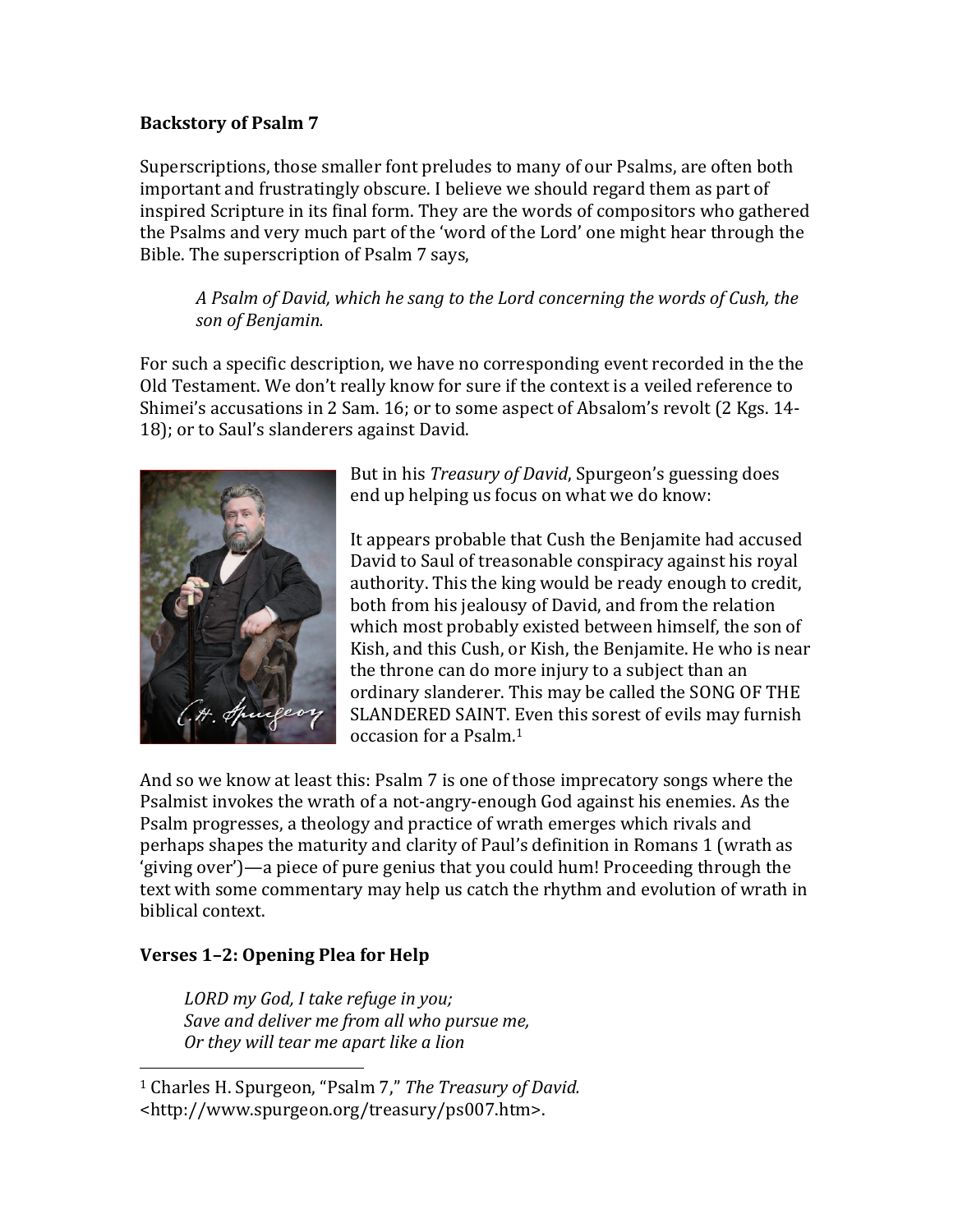*And rip me to pieces with no one to rescue me.* 

#### **Verses 3–5: Plea of Innocence and Oath**

*LORD* my God, if I had done this and there is guilt on my hands— *If I have repaid my ally with evil or without cause have robbed by foe— Then let my enemy pursue and overtake me;* Let him trample my life to the ground *And make me sleep in the dust. Selah.*

#### **Verses** 6-9: Plea for the Sleeping Judge's Vindication

Arise, LORD, in your anger; *Rise up against the rage of my enemies. Awake, my God; decree justice.* Let the assembled peoples gather around you, *While you sit enthroned over them on high.* Let the LORD judge the peoples. *Vindicate me, LORD, according to my righteousness, According to my integrity, O Most High. Bring to an end the violence of the wicked And make the righteous secure—* You, the righteous God who probes hearts and minds.

Allow me to interrupt with some observations that will become pertinent later.

- Note first the originary wrath of the enemy. The first sign of violence is imagined in the pursuer who has inspired fear. *IF* my pursuer catches me, he's sure to rip me to shreds with his massive feline fangs. Whether the perceived threat is real or imaginary, the process of wrath begins with fear of the other—and as such, becomes grounds for one's own need and legal right to arm one self and respond in kind. Whether one sees a lion's mane, a black teen's hoody or misidentified religious headgear, the wrath is birthed in the imagination of the pursued, projected onto the enemy  $/$  pursuer  $\ldots$  an early biblical foray into the world of "stand your ground" laws.
- lacktriangled Mote also the perceived innocence of the pursued, even under a self-imposed sworn oath. Precisely because *I* am innocent—because *I* have *not* repaid evil with evil, *I* the pursued can invoke and expect the vindication of the Righteous Judge. He hopes that personally renouncing personal vengeance will make space for divine protection and the just Judge's favorable verdict. "Vengeance is mine, saith the Lord," is still an argument for vengeance, but one deferred to a higher and legal authority: the divine Judge.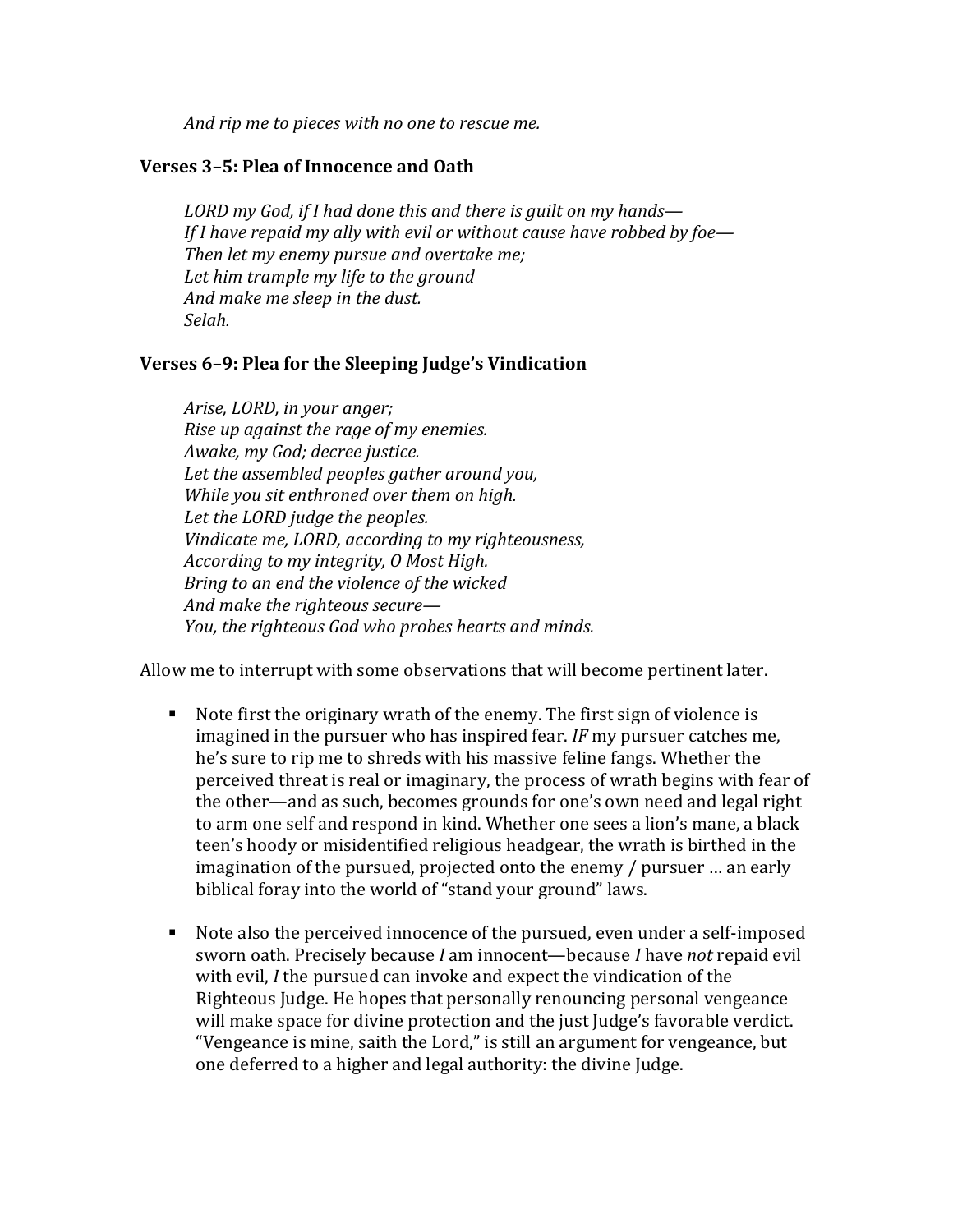$\blacksquare$  Note too the obvious anthropomorphism (defined here as a human trait applied metaphorically to God) where the divine Judge is imagined as 'awakening'! Of course, God does not *literally* sleep ... *ever*. Nor is he to be imagined in terms of a *literal* human judge who must either arise or awaken from slumber and inactivity. Yet while not literal, metaphors are not empty. They point to an existential reality in the life of the pursued. Up until now, the Psalmist has not experienced God's deliverance. The just Judge has failed to intervene, seemingly heedless to this injustice. The pursued offers his own defense and bangs on His Honour's chambers door, demanding action ... metaphorically speaking.

#### Verses 10-13: Plea of faith for both Judge and Executioner

*My shield is God Most High, Who saves the upright in heart. God is a righteous [just] judge*, *A God who displays his wrath every day. If* he *[the enemy]* does not repent, *He [God] will sharpen his sword; He* [God] will bend and string his bow. *He has prepared his deadly weapons; He makes ready his flaming arrows.*

Now we find the locus of wrath shifting from pursuer to Judge. If the enemy will not relent and repent of his *wicked* wrath, he will surely experience the *righteous* wrath of the divine Warrior Judge. The slumbering Judge awakens into the slaughtering warrior. The bullies (or rebels) are met with God's sword and flaming arrows—his imminent wrath and every-day anger. Vindication, vengeance and violence await these terrorists (if it's Absalom) or special forces (if it's Saul).

Or is there? There is some awkward interpretive work across the translations. I've been citing the NIV. The KIV is not altogether different when it says (in ys. 11), "God judgeth the righteous, and God is angry *with the wicked* every day. If he turn not, he will whet his sword."

However, 'with the wicked' is supplied, meaning the translators infer it. That's a rather drastic inclusion given that the text appears to *actually* say, "God judgeth the righteous, and is angry every day." Or in the NASB, "God is a righteous judge, And a God who has indignation every day."

The referent of 'if he turn not' might just as well be the righteous one! It is not only the wicked other, but the inclusive '*a* man' (NASB) who must repent. While the NIV helpfully keeps the crosshairs on the enemy, but a more neutral read, as in the NASB ("if  $a$  man does not repent"), shines the spotlight on all of the actors in this drama.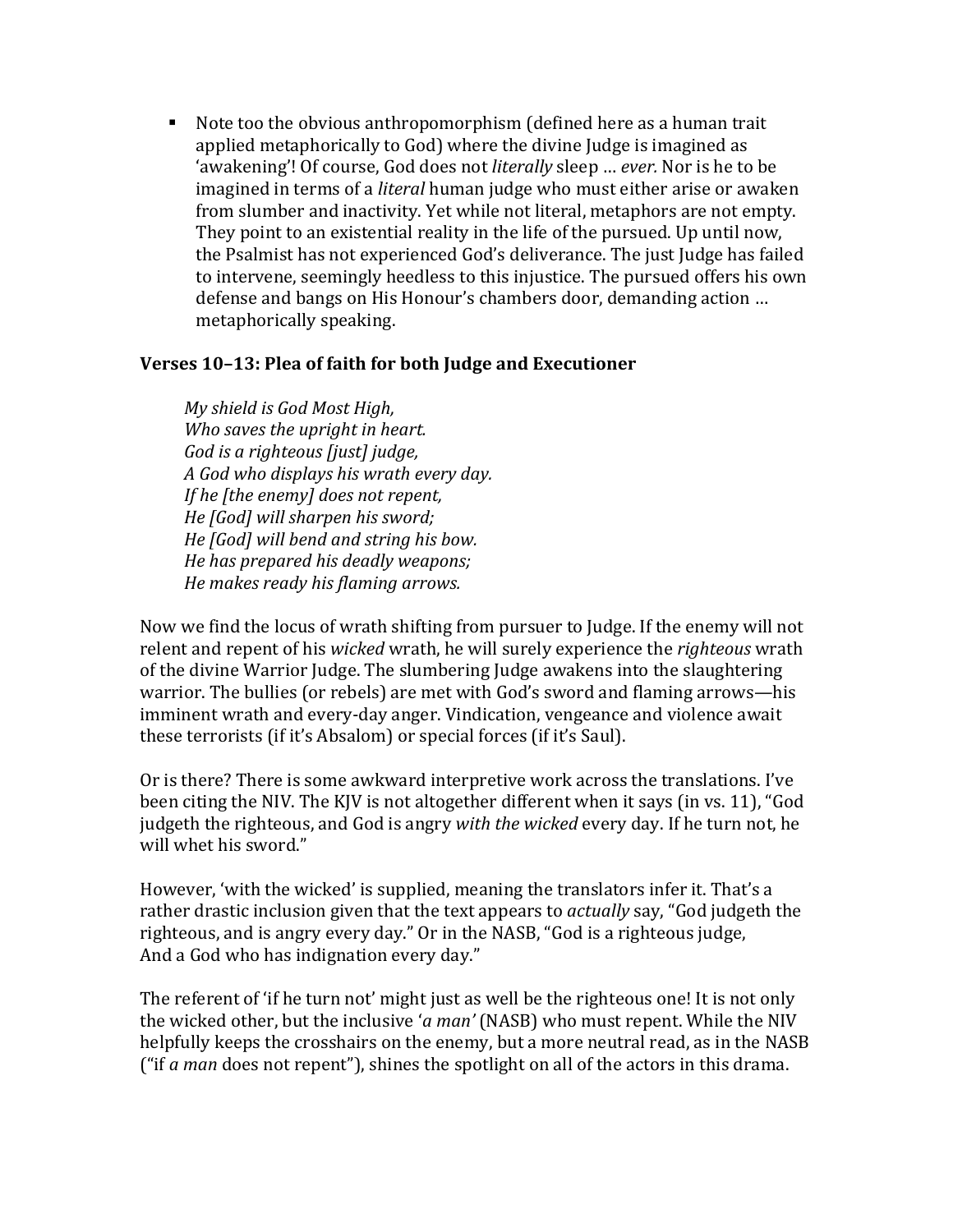We can at least imagine how the Psalmist might begin to wonder if this pursuit may *not* signify a sleeping Judge who fails to judge the enemy, but is in fact quite awake and, if so, judging the pursued through this experience.

All that said, the OSB (Orthodox Study Bible) translation of the LXX introduces a completely different interpretation. It reverses the characters so that instead of the pursuer or pursued needing to turn to avert God's wrath, the Psalmist says it is God who needs to (re)turn to avert the pursuer's wrath:

If You [God] do not return, he [the enemy] will polish his sword; *He [the enemy] stretched out and readied it,* And he [the enemy] readied his instruments of death And prepared his arrows to kindle a fire.

Suddenly the shoe is on the other foot. The arrows and sword are in the enemy's hand and the Psalmist pleads for God's help.

We can see how the translations reflect a rich but annoying variety of possible interpretations. But don't worry—it gets much worse! Something far *less* subtle happens when we consult translations of the Septuagint (LXX – the early Greek translation of the OT and official text of the Orthodox Church). Watch this in verse 11:

KJV – God judgeth the righteous, and God is angry *with the wicked* [supplied] every day.

NIV - God is a righteous [just] judge, a God who displays his wrath every day.

OSB [based on LXX] – God is a righteous [just], strong, and patient judge, **NOT** bringing down wrath every single day.

Either the ancient Jewish translators saw the word *'not'* in the manuscripts OR they themselves supplied it. In any case, that is what we have in the original Septuagint text2: 

Why would they see it that way? The short answer is that in context, if the pursued is still on the run, then the saving 'wrath' of God is clearly *not* every day. If God is a righteous Judge who 'wraths' the enemies of the upright, clearly he is *not* doing so every day, so long as the unrighteous continue unchecked. OR if God is a righteous Judge who 'judges' the righteous, so far he has not allowed the enemy to overtake and overcome him. In either case, why not? Again, the OSB includes a word from the LXX that is missing from the manuscripts upon which the KJV or NIV are based. God does *not* display wrath every day because, apparently, he is *patient* (an argument

 

<sup>2</sup>ὁ θεὸς κριτὴς δίκαιος καὶ ἰσχυρὸς καὶ μακρόθυμος μὴ ὀργὴν ἐπάγων καθ' ἑκάστην ἡμέραν.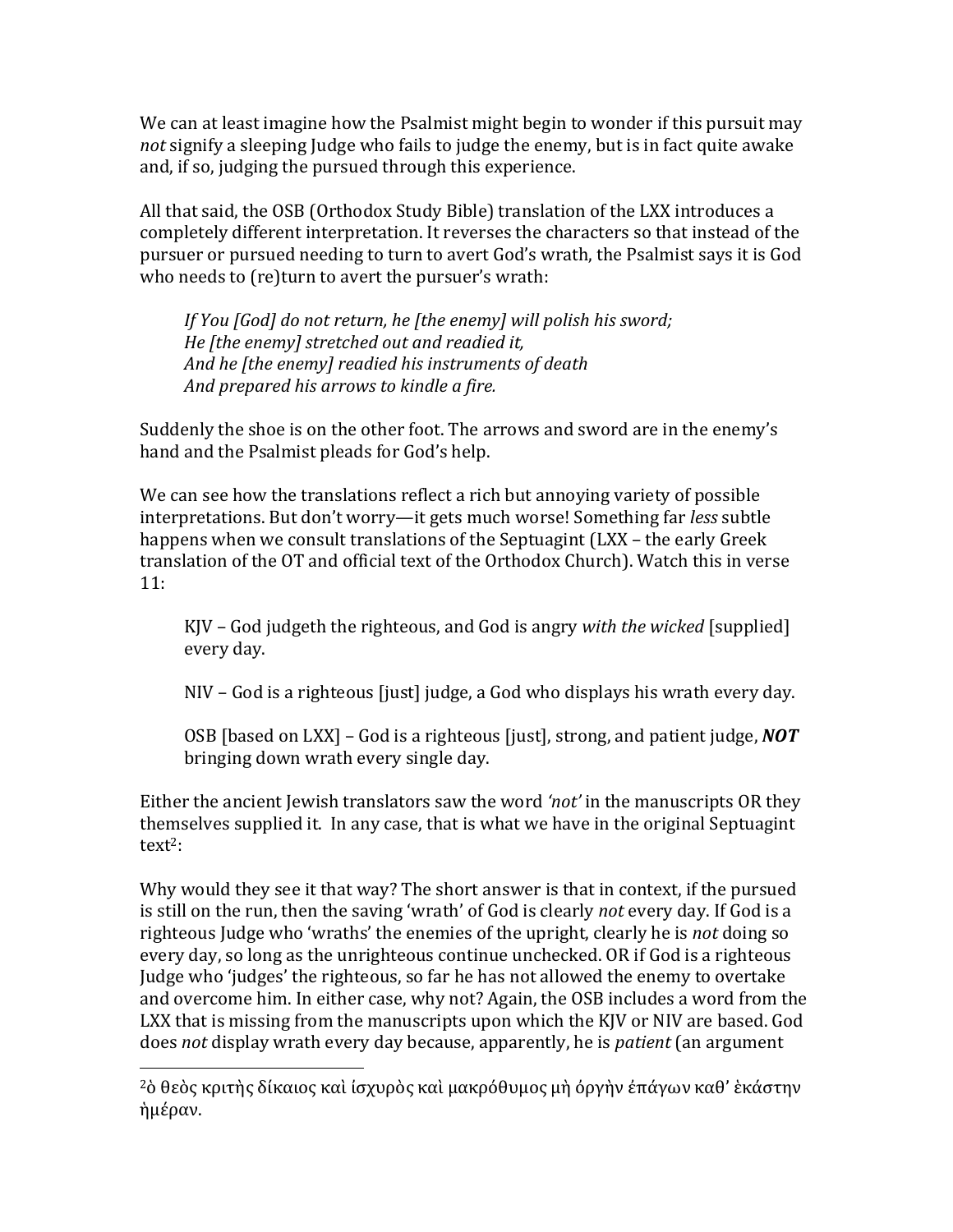Peter will use centuries later in his epistles to justify  $God's$  delayed wrath  $-1$  Pet. 3:20; 2 Pet. 3:9).

Anyway. David refuses to personally engage is in the wrath and defers judgment to the vengeance of God. Whether God displays his wrath daily or does NOT display it daily, at last we are given to see what 'the wrath of God' looks like in practice literally, actually, practically.

# **Verse 14-16: The Verdict of Wrath Enacted**

*Whoever is pregnant with evil conceives trouble and gives birth to disillusionment. Whoever digs a hole and scoops it out falls into the pit they have made.* The trouble they cause recoils on them; *Their violence comes down on their own heads.* 

At last we see the literal meaning of the word 'wrath,' the actual outworking of God's justice, and the practical form of God's 'vengeance.' The Psalmist both knows and says what he expects and imagines: that the plots of the wicked would simply backfire. It is not that God monitors the wicked, stores up wrath in his divine capacitor and then activates his anger in outbursts of direct, violent intervention. That's not how it works. If it did, the problem would be God's apparent reluctance to do so on the ground. As I've said **elsewhere**,<sup>3</sup> if God is a 'mighty smiter,' he's not very good at it and he should do it far more. The OSB translation notes this: considering the injustice in the world, how might we explain his NOT-every-day wrath? Or if he does enact every-day-wrath, show us what it looks like!

The Psalmist does so. 'Wrath' in Psalm  $7$  is just as Paul will describe it in Romans 1: the wrath of God is 'revealed'  $(1:18)$  as a metaphor for God 'giving over'  $(1:24, 26, 1:24)$ 28) the wicked to the self-inflicted judgment intrinsic to their own sins.

Ignorant of Hindu theology, popular lingo often calls this 'karma' (failing to understand that Hinduism normally refers to payback in the *next* life). But biblical payback is neither Hindu karma nor literalistic wrath. Rather, Jesus and the prophets who point to him describe wrath in terms of a natural and supernatural law of sowing and reaping by which the wages (payback) of sin is its own negative outcomes. Sadly, sin also inflicts all kinds of friendly fire on others in the process. But happily, there's another law in town called grace, which 'travels outside of karma.' It's the wages (payback, karma) of sin that is death, but the free (pardon, forgiveness) gift of God is eternal life (Rom. 6:23).

The wrath the Psalmist describes seems slow to be enacted because of this very grace. This is good, not least because it is not at all clear whether the karmic debt is being applied to the pursued or his pursuer. What is clear is that sowing

 

<sup>&</sup>lt;sup>3</sup> Brad Jersak, "Wrath and Love as Divine Consent," *Clarion Journal* (July 23, 2012).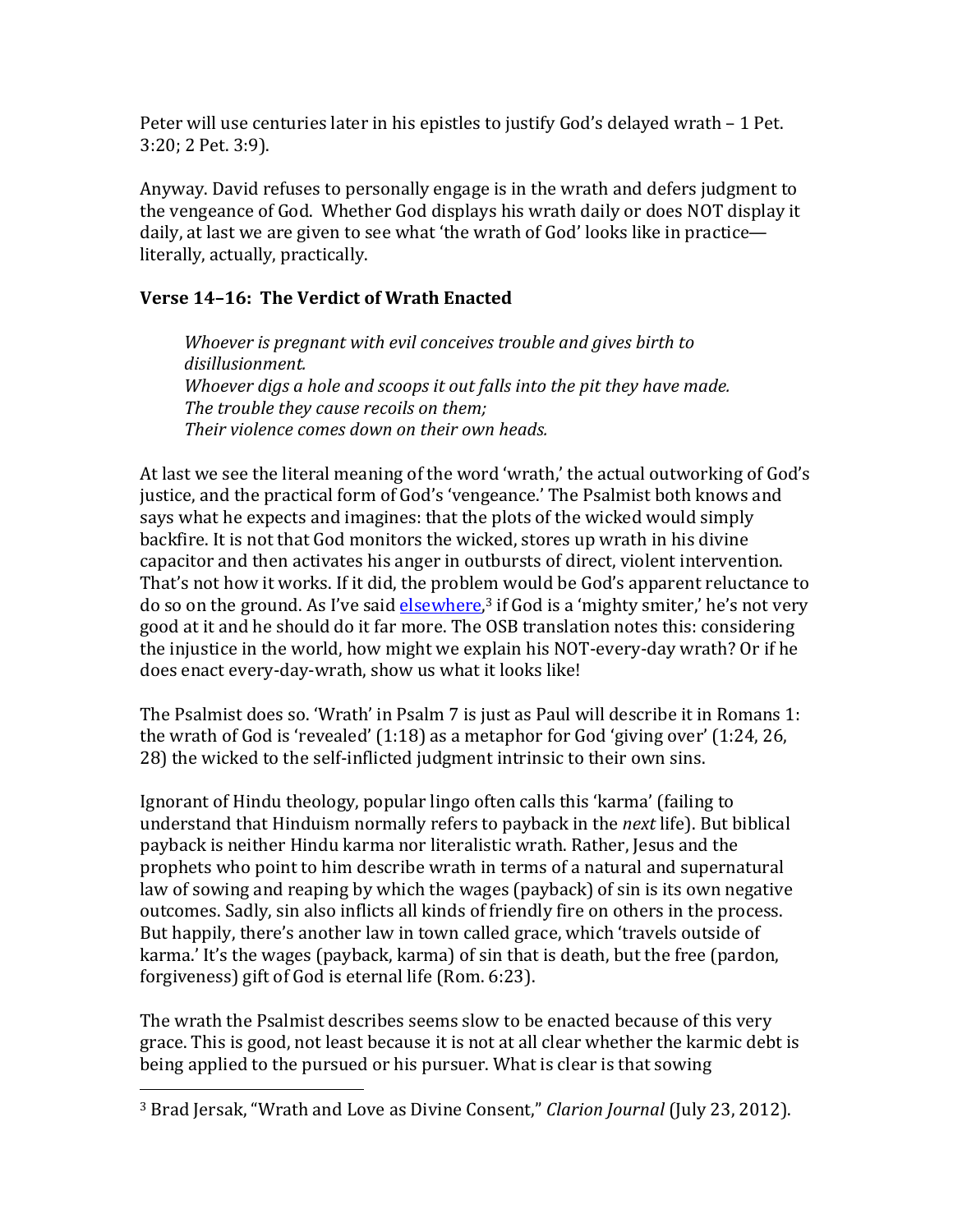righteousness will lead to life and sowing violence will lead to death. The Psalmist is hopeful that he's lived the former and can put his hope in God to finally vindicate him. Thus, in spite of his trials, he is confident in God for a happy end:

# **Verse 17 - Thanksgiving for Divine Justice**

*I* will give thanks to the Lord because of his righteousness [justice]; *I* will sing the praises of the name of the Lord Most High.

The Psalmist closes in praise because he can bank on God's justice—a justice that includes divine patience, which explains why God has neither allowed his enemies to catch him (yet) nor failed to eradicate his enemies (yet). For the Psalmist, wrath is ultimately not about violent direct intervention but about natural self-destructive consequences, a situation that seems to be to his benefit so long as his conscience is clean. 

# **Zinger: St. John of Damascus on the Limitations of Language**

For those concerned with taking the Bible seriously—that is, letting it say *what* is says (the actual words) and *how* it says it (attending carefully to literary genres and rhetorical devices)—Psalm  $7$  is an potent test case for the right use of anthropomorphisms in poetic theology. The poem illustrates an unabashed attribution of 'wrath' and 'anger' to God, while also doing us the rare favor of stripping down these metaphors to their non-metaphorical meaning. Said another way, the limits of anthropomorphism in God-talk are acknowledged and made explicit right within the song.

Today's tendency to sloppy biblicism would overlook how the Psalmist portrays the impossible notions of God as a sleeping judge or a sword-sharpening warrior ... while insisting that he is literally angry or wrathful. It was not always so. The most precise theologians of antiquity were very clear that literalizing wrath was more than mistaken—it was virtually blasphemous, for it reduced God to an idol sculpted by our own retributive temperaments. Two examples suffice.

First, from St. John Cassian  $(360-435$  AD), the great desert father and monastic theologian:

And so as without *horrible profanity* these things cannot be understood *literally* of Him who is declared by the authority of Holy Scripture to be invisible, ineffable, incomprehensible, inestimable, simple, and uncompounded, so neither can the passion of *anger* and *wrath* be attributed to that unchangeable nature without fearful blasphemy. $4$ 

 

<sup>4</sup> John Cassian, *Institutes* 8.4. *Nicene and Post-Nicene Fathers, Second Series,* Vol. 11. Ed. by Philip Schaff and Henry Wace. Trans. by C.S. Gibson. Buffalo, NY: Christian Literature Pub. Co., 1894. <http://www.newadvent.org/fathers/350708.htm>.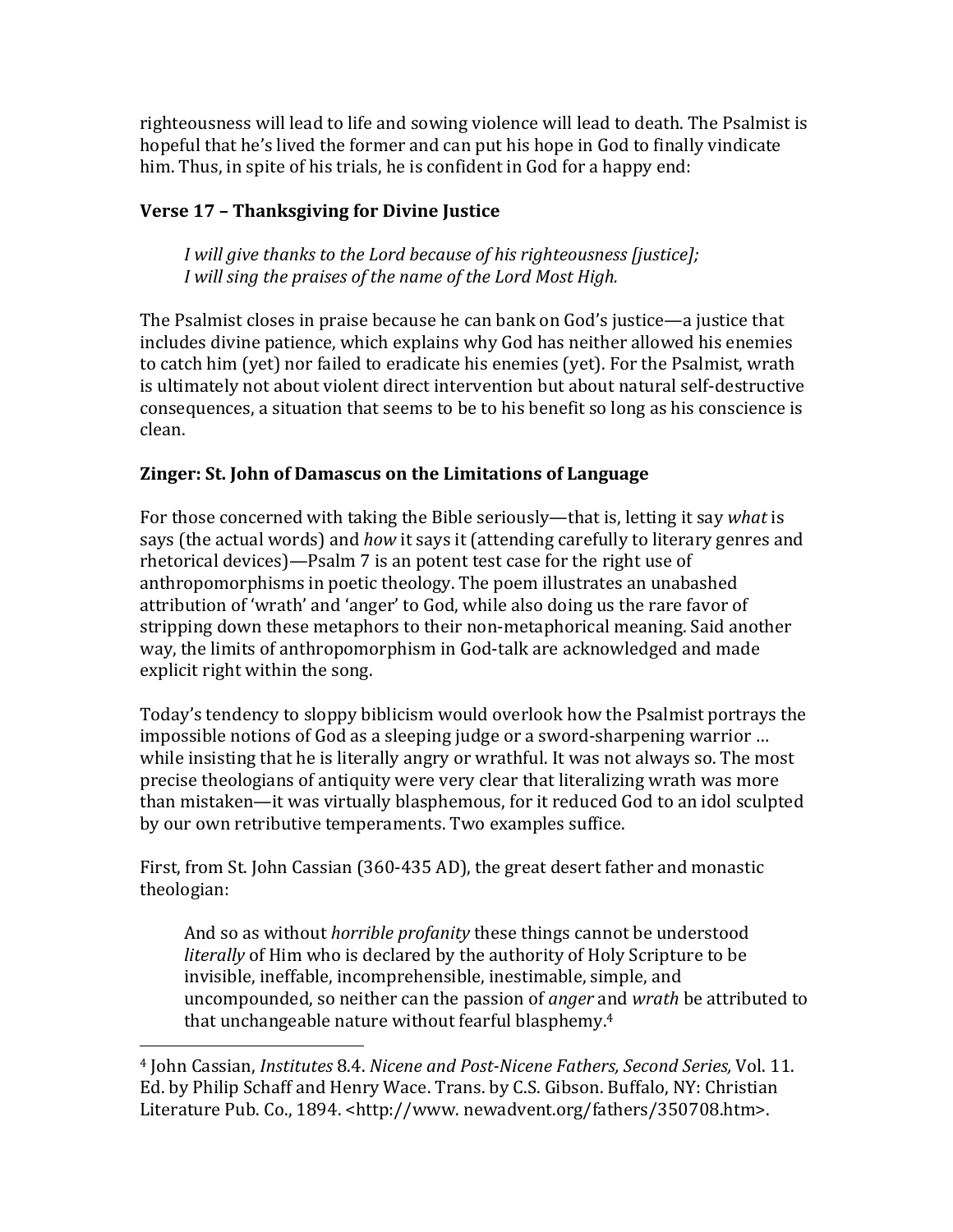Second, I think of St. John of Damascus (676-749), whose *Exact Exposition of the* 

*Orthodox Faith* is the quintessence of precision with language for God (and its limits). He's less dramatic than Cassian, but speaks directly to the metaphors of Psalm 7:

> Many of the things relating to God ... that are dimly understood *cannot* be put into fitting terms, but on things above us we cannot do else than express ourselves according to our *limited capacity*; as, for instance, when we speak of God we use the terms *sleep*, and *wrath*, and *regardlessness* [being] heedless]*, hands*, too, and *feet*, and such like expressions.<sup>5</sup>

The Damascene has compiled an eclectic list with poignant purpose, odd bits assembled into one



surprising category. God does not literally 'forget' or 'ignore' (i.e. regardlessness) any more than he has actual hands or feet. So too, just as in Psalm 7, God is no more constrained to wrath or anger than he is able to actually fall asleep! It is we, not David or the Damascene, who commit the category errors. Knowing that 'wrath' was not describing God *per se*, they were *not* saying it means nothing. They were enabled to see that 'wrath' was indeed describing something extremely important—an existential encounter with the judgment intrinsic to our own defiance.

# **Anthropomorphism vis-à-vis Incarnation**

 

Anthropomorphisms cannot be literalized without diminishing the God who is both ineffable spirit and infinite love. But this begs the question: what happens when God assumes a human nature in Jesus Christ. Becoming human meant that God the Son inhabited all the limitations of human existence. In Jesus Christ, God assumes hands and feet that would bear the wounds of his Passion. The God-man would share in our experience of real sleep and even the capacity to forget or ignore. Could he also become 'angry'? Indignant? Outraged? Wrathful? The Gospels show us that he could. Hebrews 2 and 4 confirm this. The Incarnate Word bore the fullness of human

<sup>&</sup>lt;sup>5</sup> St. John of Damascus, An Exact Exposition of the Orthodox Faith 1. Nicene and Post-*Nicene Fathers, Second Series, Vol.* 9. Ed. by Philip Schaff and Henry Wace. Trans. by E.W. Watson and L. Pullan. Buffalo, NY: Christian Literature Pub. Co., 1899. <http://www.newadvent.org/fathers/33041.htm>.